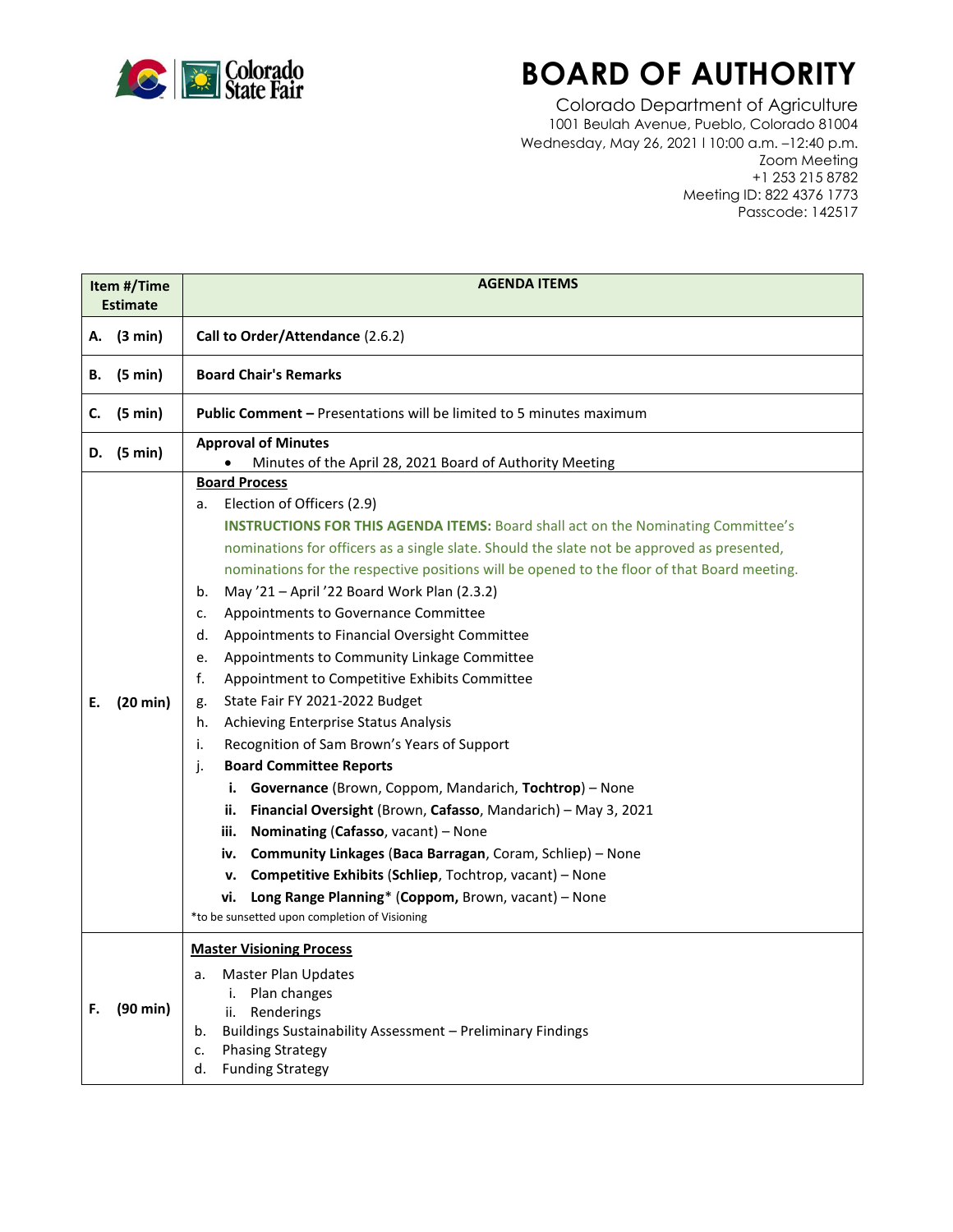

## **BOARD OF AUTHORITY**

Colorado Department of Agriculture 1001 Beulah Avenue, Pueblo, Colorado 81004 Wednesday, May 26, 2021 l 10:00 a.m. –12:40 p.m. Zoom Meeting +1 253 215 8782 Meeting ID: 822 4376 1773 Passcode: 142517

|    |             |                                                                                                                                                                                                                                                                                                                                                                                                                                                                                                                                                                                                                                                                                                                     | <b>MONITORING CEO PERFORMANCE (Policy 4.4)</b>                    |  |  |  |
|----|-------------|---------------------------------------------------------------------------------------------------------------------------------------------------------------------------------------------------------------------------------------------------------------------------------------------------------------------------------------------------------------------------------------------------------------------------------------------------------------------------------------------------------------------------------------------------------------------------------------------------------------------------------------------------------------------------------------------------------------------|-------------------------------------------------------------------|--|--|--|
|    |             | Board acts to accept/reject the following monitoring reports due/submitted since last meeting                                                                                                                                                                                                                                                                                                                                                                                                                                                                                                                                                                                                                       |                                                                   |  |  |  |
|    |             | <b>INSTRUCTIONS FOR THESE AGENDA ITEMS:</b> It is important that the Board be sure its members are<br>carrying out their out-of-meeting duty to read the GM's reports. If Board members have specific<br>questions they would like answered, rather than put the GM on the spot in a meeting, they should<br>afford the courtesy of letting the GM know any concerns/questions they would have that might preclude<br>them from concurring that the report demonstrates consistency with the policy.)                                                                                                                                                                                                               |                                                                   |  |  |  |
|    |             | <b>Ends Monitoring</b><br>а.                                                                                                                                                                                                                                                                                                                                                                                                                                                                                                                                                                                                                                                                                        |                                                                   |  |  |  |
|    |             | <b>POLICY#</b>                                                                                                                                                                                                                                                                                                                                                                                                                                                                                                                                                                                                                                                                                                      | <b>TITLE</b>                                                      |  |  |  |
|    |             | 1.2                                                                                                                                                                                                                                                                                                                                                                                                                                                                                                                                                                                                                                                                                                                 | Agricultural Industry is Showcased                                |  |  |  |
| G. | (10 min)    | <b>Management Parameters Monitoring</b><br>b.                                                                                                                                                                                                                                                                                                                                                                                                                                                                                                                                                                                                                                                                       |                                                                   |  |  |  |
|    |             | <b>POLICY#</b>                                                                                                                                                                                                                                                                                                                                                                                                                                                                                                                                                                                                                                                                                                      | <b>TITLE</b>                                                      |  |  |  |
|    |             | 3.3                                                                                                                                                                                                                                                                                                                                                                                                                                                                                                                                                                                                                                                                                                                 | <b>Financial Condition and Activities</b>                         |  |  |  |
|    |             | <b>Suggested Motions:</b>                                                                                                                                                                                                                                                                                                                                                                                                                                                                                                                                                                                                                                                                                           |                                                                   |  |  |  |
|    |             | "MOTION: that the Board approve that the GM's monitoring report on Ends Policy #1.2 (Agricultural<br>Industry is Showcased) "conveys (a) interpretations of the policy provisions that are reasonable, and (b)<br>that the report reasonably substantiates compliance with the policy provisions, consistent with the GM's<br>interpretations."<br>"MOTION: that the Board approve that the GM's monitoring report on Management Parameters Policy<br>#3.3 (Financial Condition and Activities) "conveys (a) interpretations of the policy provisions that are<br>reasonable, and (b) that the report reasonably substantiates compliance with the policy provisions,<br>consistent with the GM's interpretations." |                                                                   |  |  |  |
|    |             | <b>GM/Staff Updates</b>                                                                                                                                                                                                                                                                                                                                                                                                                                                                                                                                                                                                                                                                                             |                                                                   |  |  |  |
|    |             | a.                                                                                                                                                                                                                                                                                                                                                                                                                                                                                                                                                                                                                                                                                                                  | COVID-19 Health Orders (Local and State)                          |  |  |  |
|    |             | b.                                                                                                                                                                                                                                                                                                                                                                                                                                                                                                                                                                                                                                                                                                                  | COVID-19 Vaccine Site                                             |  |  |  |
|    | H. (10 min) | FY 2020-2021 Financial Audit<br>c.                                                                                                                                                                                                                                                                                                                                                                                                                                                                                                                                                                                                                                                                                  |                                                                   |  |  |  |
|    |             | d.                                                                                                                                                                                                                                                                                                                                                                                                                                                                                                                                                                                                                                                                                                                  | <b>State Stimulus Funding</b>                                     |  |  |  |
|    |             | e.                                                                                                                                                                                                                                                                                                                                                                                                                                                                                                                                                                                                                                                                                                                  | <b>Horse Show Manager</b>                                         |  |  |  |
|    |             | a.                                                                                                                                                                                                                                                                                                                                                                                                                                                                                                                                                                                                                                                                                                                  | <b>Shirts for Board Members</b>                                   |  |  |  |
|    |             | Other<br>b.                                                                                                                                                                                                                                                                                                                                                                                                                                                                                                                                                                                                                                                                                                         |                                                                   |  |  |  |
|    | (5 min)     | <b>Board Schedule:</b><br>а.                                                                                                                                                                                                                                                                                                                                                                                                                                                                                                                                                                                                                                                                                        | <b>Upcoming Board Meetings:</b>                                   |  |  |  |
|    |             |                                                                                                                                                                                                                                                                                                                                                                                                                                                                                                                                                                                                                                                                                                                     | i. Community Linkage Committee meeting, June 2, 2021 - 11:00 a.m. |  |  |  |
|    |             | ii.                                                                                                                                                                                                                                                                                                                                                                                                                                                                                                                                                                                                                                                                                                                 | Board meeting, June 23, 2021 -10:00 a.m.                          |  |  |  |
|    |             | Rodeo 101, June 23, 2021 - noon<br>iii.                                                                                                                                                                                                                                                                                                                                                                                                                                                                                                                                                                                                                                                                             |                                                                   |  |  |  |
|    |             | iv.                                                                                                                                                                                                                                                                                                                                                                                                                                                                                                                                                                                                                                                                                                                 | Board meeting, July 28, 2021 -10:00 a.m.                          |  |  |  |
|    |             | b.                                                                                                                                                                                                                                                                                                                                                                                                                                                                                                                                                                                                                                                                                                                  | Other meetings/events to be on Board members' calendars:          |  |  |  |
|    |             | c.                                                                                                                                                                                                                                                                                                                                                                                                                                                                                                                                                                                                                                                                                                                  | <b>Summary of Follow-Up Items:</b>                                |  |  |  |